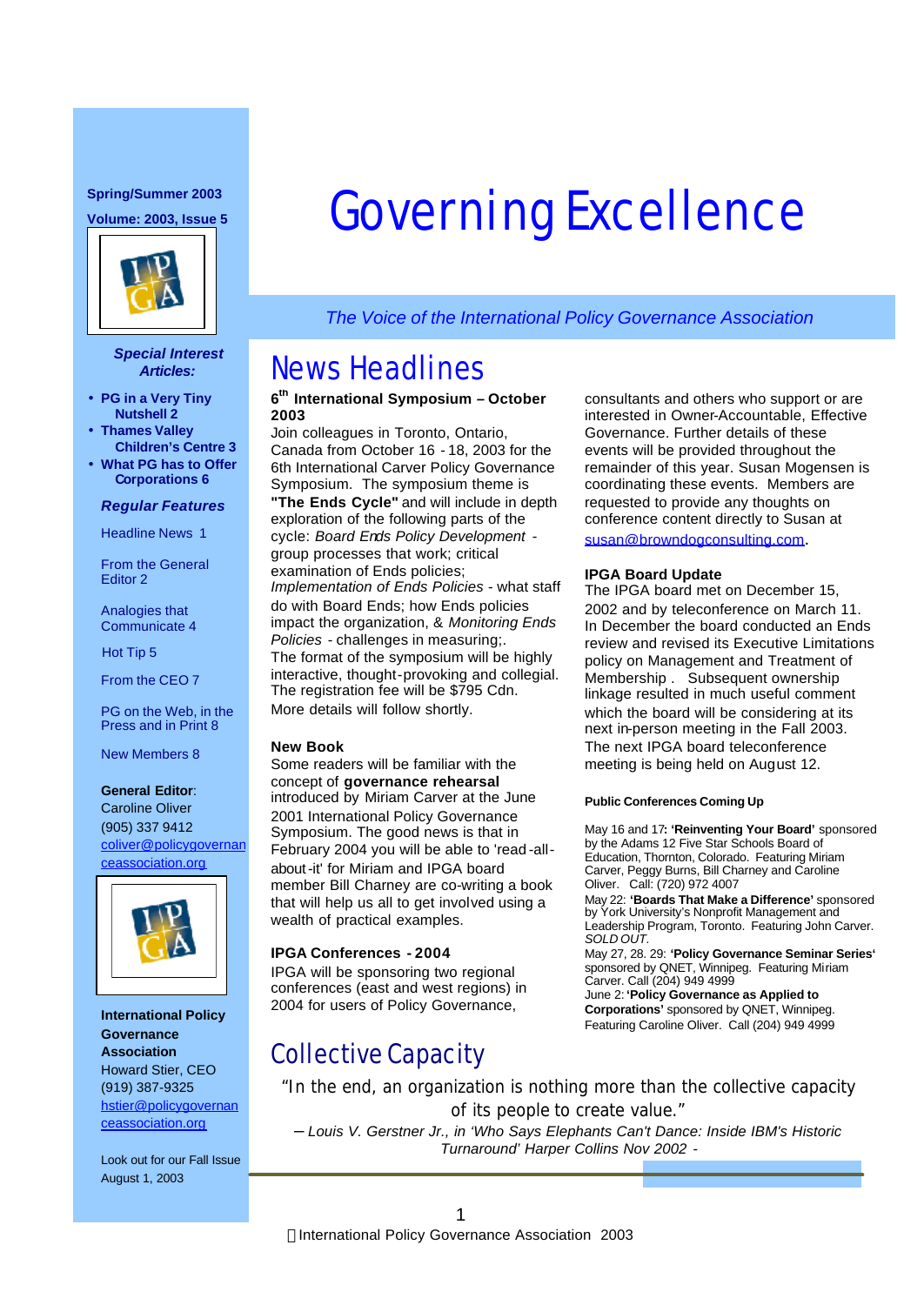## Governance Excellence

## Page 2 of 8



## And Another Thing ……. From the General Editor

I recently had the privilege of acting as a 'Thought Leader' for a program on Ethical Governance run by The Banff Centre in Canada.

The aim of the program was to explore leaders' responsilbility to create a climate of integrity using creativity processes including theatre-based methods. One of the many great things I came away with was the following definition of leadership that to me speaks volumes about board work and the importance of policy:

### *"Leadership is about making shared meaning out of complexity".\**

*\* From 'The Leader's Edge: Six Creative Competencies for Navigating Complex Challenges' by David Magellen Horth and Charles J. Palus, both of The Center for Creative Leadership, Greensboro, North Carolina, USA*

## Policy Governance® in a Very Tiny Nutshell

And … talking of making meaning out of complexity … how about this attempt to explain Policy Governance as briefly as possible?

*Policy Governance® is a system that any board can use for owner-accountable governance while allowing the fullest possible delegation to others***.**

And … going to the next level of explanation

*Policy Governance captures board expertise in specially formatted and succinct controls covering all possible owner concerns.*

*Boards using Policy Governance:*

- *1) Always make big decisions before smaller ones.*
- *2) Separate ends (desired organizational results and their relative worth for owners) from means (all other matters).*
- *3) Separate essential board means from means that can be delegated.*
- *4) Clearly delegate authority for all non-board action through one or more persons.*
- *5) Create Ends policies which instruct delegate(s) about what to achieve, for whom with what relative worth.*
- *6) Create Executive Limitations policies which prohibit delegate(s) from using unacceptable means.*
- *7) Give delegate(s) the power to take actions and make decisions within any reasonable interpretation of board policies.*
- *8) Establish a rigorous policy monitoring schedule.*
- *9) Continually evaluate performance (their own and others') against board policies.*
- 10) Never, never consider any issue *without first examining what they have already said in policy!*

….how about this attempt to explain Policy Governance as briefly as possible?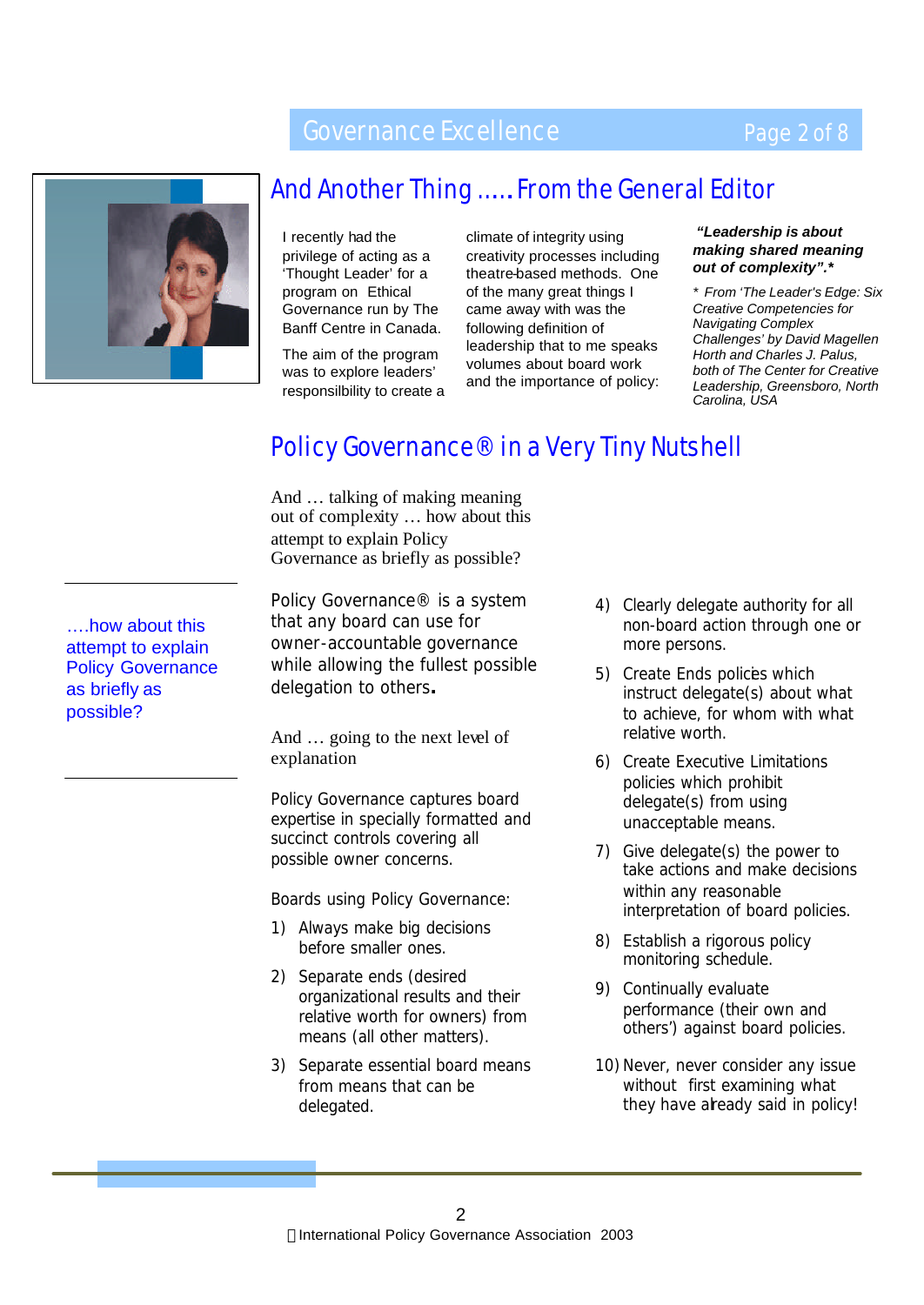## Page 3 of 8 Governance Excellence

## **The Best of Policy Governance - Thames Valley Children's Centre -**

Based on an interview with James Bennett, Board Chair and John A LaPorta, Chief Executive Officer www.tvcc.on.ca

The TVCC Board adopted Policy Governance in 1995. The Bo ard recognized that it had not been functioning as effectively as it could and had become too involved in the day-to-day operations of the Centre. A special governance committee was struck to explore governance models and options, and to recommend a preferred approach.

The Board was totally united in its final decision to adopt Policy Governance. The governance committee performed an outstanding job of educating Board members on the benefits, rationale and behavioral elements of Policy Governance.

They have maintained a strong commitment by continually reviewing Policy Governance principles and asking themselves (aloud and within), whether or not they should be dealing with specific issues, what information they need to make a decision, and how to best provide the environment for initiative and leadership. (See their "Board Member Mindset" which is a helpful tool they use during the orientation of all new Board members.)

The biggest challenge for the Board has been to understand the day-to-day issues but stay out of the day-to-day decision making. The biggest challenge for the CEO and management team has been condensing a wealth of information into the essential aspects necessary for the board to fulfill its responsibilities while also making sure that the Board feels in touch with the Centre's operations.

Mr. Bennett stated "the biggest benefit for the Board has been that Policy Governance has allowed us to be

forward thinking and focus on the Centre's vision. This has served us very well in the current environment. TVCC would be a vastly different organization, and possibly one serving significantly fewer clients if the Board had spent the previous years focused on reacting to external pressures and operational issues."

Dr. LaPorta voiced that the "biggest benefit for the CEO and management team has been a strong partnership and synergy with the Board. This integrated, bonded leadership has provided a very solid foundation for all the Centre's staff.

They both point out that the attention to the Centre's clients, vision and mission has been striking in its intensity and clarity. "There is a remarkable single -mindedness of purpose in our organization which was noted specifically in our last survey by the Canadian Council on Health Services Accreditation".

They see their Policy Governance path as having been very positive. Their experience suggests that initially it is a good idea to give Board members more information than they require until they can be comfortable with delegating decision-making. To integrate this philosophy into your Board's approach, they recommend that you educate everyone on the elements and benefits, reinforce it a lot in the first two years, and keep it alive with new Board members.

To other boards considering Policy Governance they would say "do it now – don't wait". Policy Governance allows boards to focus on the organization's vision, and provide more effective and efficient board and management dialogue and interaction.

They see their Centre's future very positively as "TVCC does not rely on one or two strong board members to set priorities or effect change. Every board member is focused on the vision, which drives and focuses every decision and action taken".

| Thames Valley Children's Centre |                                                                                                                                                                                                                                                                                                                                                                                 |
|---------------------------------|---------------------------------------------------------------------------------------------------------------------------------------------------------------------------------------------------------------------------------------------------------------------------------------------------------------------------------------------------------------------------------|
|                                 | <b>BOARD MEMBER MINDSET*</b>                                                                                                                                                                                                                                                                                                                                                    |
| 1)                              | We are unpaid representatives of the<br>community. Our allegiance is to the                                                                                                                                                                                                                                                                                                     |
| 2)                              | community.<br>The community has allocated significant                                                                                                                                                                                                                                                                                                                           |
| 3)                              | funds to TVCC.<br>Our responsibility is to ensure that these<br>funds provide optimal benefit to the                                                                                                                                                                                                                                                                            |
| 4)                              | community.<br>We are here to learn, monitor and prescribe<br>the direction of the Centre.                                                                                                                                                                                                                                                                                       |
| 5)                              | Learn: Time and effort are required to<br>understand the key elements of the Centre.<br><b>Monitor:</b> Decisions and decision-makers<br>must be held accountable through diligent<br>monitoring of outcomes.<br><b>Prescribe:</b> The Board is charged with<br>guiding the Centre's direction for optimal<br>community gain.<br>While prescribing and monitoring the ends      |
|                                 | we will stay out of the means.<br><b>Ends:</b> Goals and results – set and monitored<br>by the Board. What we want.<br><b>Means:</b> Method of achieving ends – at<br>discretion of the Management. How it is<br>accomplished.<br>The Board's only responsibility regarding<br>means is setting ethical and legal parameters<br>within which the means must be<br>accomplished. |
| 6)                              | We are cognizant of our delegation /<br>accountability model. We communicate for<br>the community, through the Chief Executive<br>Officer.<br>Community - Board - C.E.O. - Staff                                                                                                                                                                                                |
| 7)                              | Amongst Board and Management, there is a<br>spirit of cooperation and an assumption of<br>trust.                                                                                                                                                                                                                                                                                |
|                                 | <b>BENEFITS</b>                                                                                                                                                                                                                                                                                                                                                                 |
| 1)                              | Ensures that we, as a Board, are all<br>approaching issues from common ground.                                                                                                                                                                                                                                                                                                  |
| 2)<br>3)                        | Ensures that our appropriate perspective is<br>maintained as we address various issues.<br>Creates an environment that attracts, retains                                                                                                                                                                                                                                        |
|                                 | and fosters strong managers.<br>*Based largely on the Carver Board Management                                                                                                                                                                                                                                                                                                   |
| Model.                          |                                                                                                                                                                                                                                                                                                                                                                                 |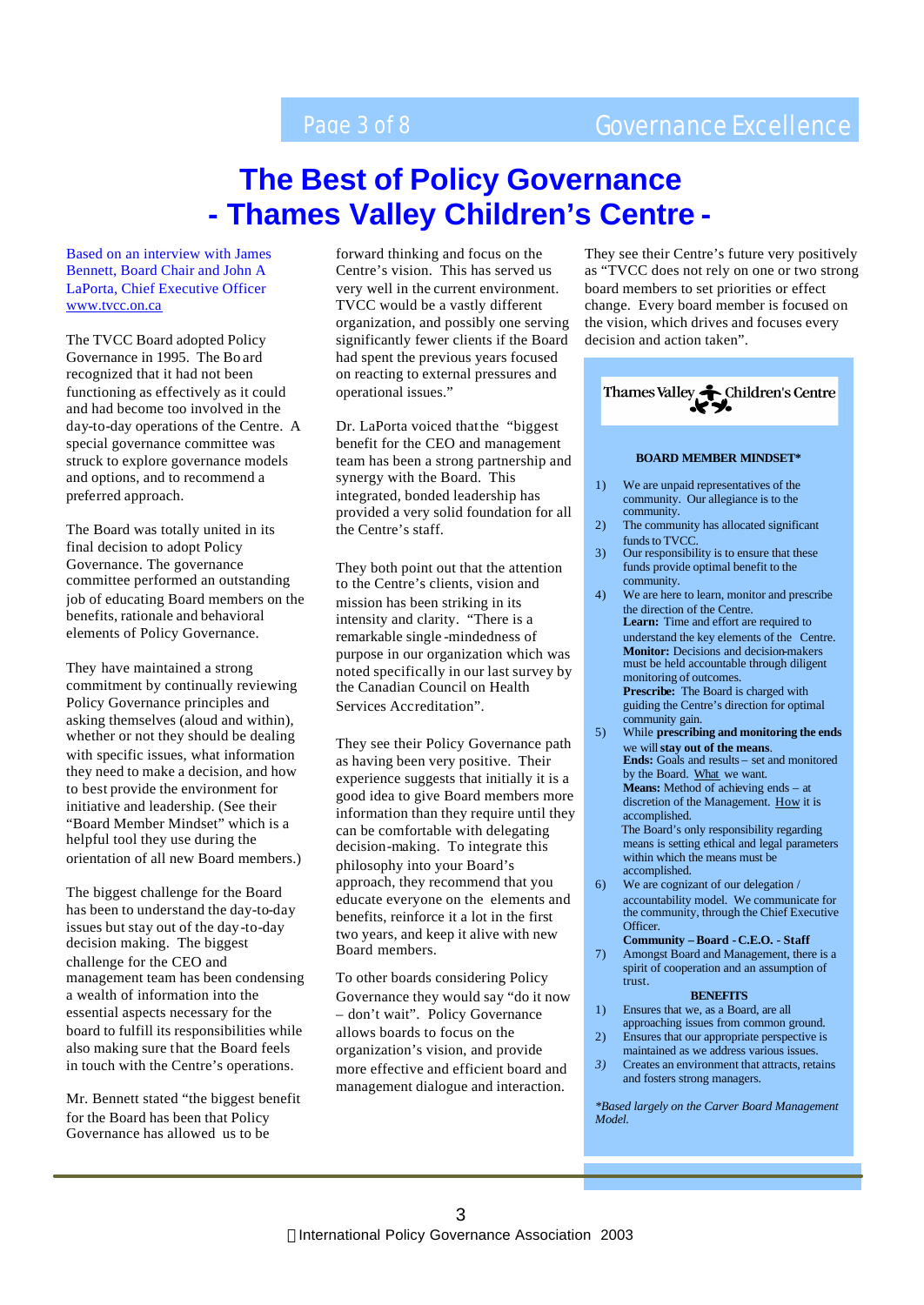## Page 4 of 8 Governance Excellence

## Analogies That Communicate - The Right of Way

**Lynn A. Walker Ph.D. is Principal of Walker Management Psychologists** bundarymanagement.com

**Telephone: 314-576-5797 Email:** WMPsych@email.msn.com

#### Introduction

Understanding Policy Governance® is both easy and difficult. Its concepts are not particularly difficult to grasp, but their implications are not always easily seen. Part of this difficulty comes from Policy Governance® being viewed through a management framework, which doesn't quite catch or represent the uniquenesses of the model well. Therefore, analogies that use traditional management structures tend to reinforce biases rather than change them. New perspectives or analogies that draw from non -management and non-governance situations may be better in the long run for helping others understand how the model works.

#### An Analogy

An analogy that seems to work is the rule about the right-ofway when driving.

In recent years my kids have all reached driving age and I have had to revisit the rules in my efforts to help them pass the written and practical parts of the exam.

Somewhere in this process, I realized that either the rules had changed or I had reinterpreted them to fit my own perspective.

I had always thought that pedestrians had the right-of-way over automobiles. This is almost right, but not quite. The actual law, at least in Missouri, is that automobiles are to "yield" the right-of-way to pedestrians. This doesn't sound like a big difference but it is.

Take the example of a pedestrian starting to cross the street at a corner with a stop sign. A car pulls up to the stop sign, stops, but then rolls a few inches ahead. The pedestrian, not being sure what the car is going to do hesitates. The car not being sure what the pedestrian is going to do, hesitates. The pedestrian moves; the car moves. They both stop again. There is now a dilemma about who shall go first even though the law is clear that the car should yield the right-of-way.

If you interpret the law the way I used to, then the pedestrian had the right-of-way and should have kept moving. Easy to say, but in real life cars tend to win in collisions with people even when the person had the right-of-way, just as Boards tend to win in collisions with the Executive. My new perspective on the right-of-way being more correctly seen as "yield the right-of-way" says that the car should have stopped, and stay stopped until it was clear what the pedestrian was going to do and completed that action.

#### Policy Governance® Implications

This analogy sets a framework to better understand the role of limitations and the relationship that it constructs between a Board and Executive.

Limitations apply as much to the Board as they do to the Executive, if not more so. The Board, just as the car, must allow the Executive to operate within the limitations. For Policy Governance® to work well, and avoid herky-jerky movements, the Board has to "Yield the Right-of-Way." Boards making comments, suggestions, and even asking nonmonitoring questions, can all be akin to rolling ahead a few inches.

Does this mean that the Executive can do whatever he or she wants? Emphatically "NO." If the Executive decides to jaywalk, crossing where there is no crosswalk, he or she is likely to be sideswiped as the Board goes about its own business or enforces its limitations. In any case the Executive must always "Yield the Right-of-Way" on all items that do not fit within a reasonable interpretion of Ends and Limitations, or are clearly Board prerogatives – such as Board Self-Management.

One final point is about what happens if the Executive decides to "not" cross the street or fails to cross the street, therefore not accomplishing the Ends of the organization. When the car has clearly stopped and stays stationary, the pedestrian cannot blame the car for not being able to cross.

The choice to cross or not cross is now clearly the pedestrian's, and its accomplishment is based on the pedestrian's ability and desire. To not cross means that the pedestrian is lacking ability, desire, or both and probably means that the Board has the wrong Executive. Yielding the right-of-way is a powerful tool in allowing true executive performance to show through.

Lynn A. Walker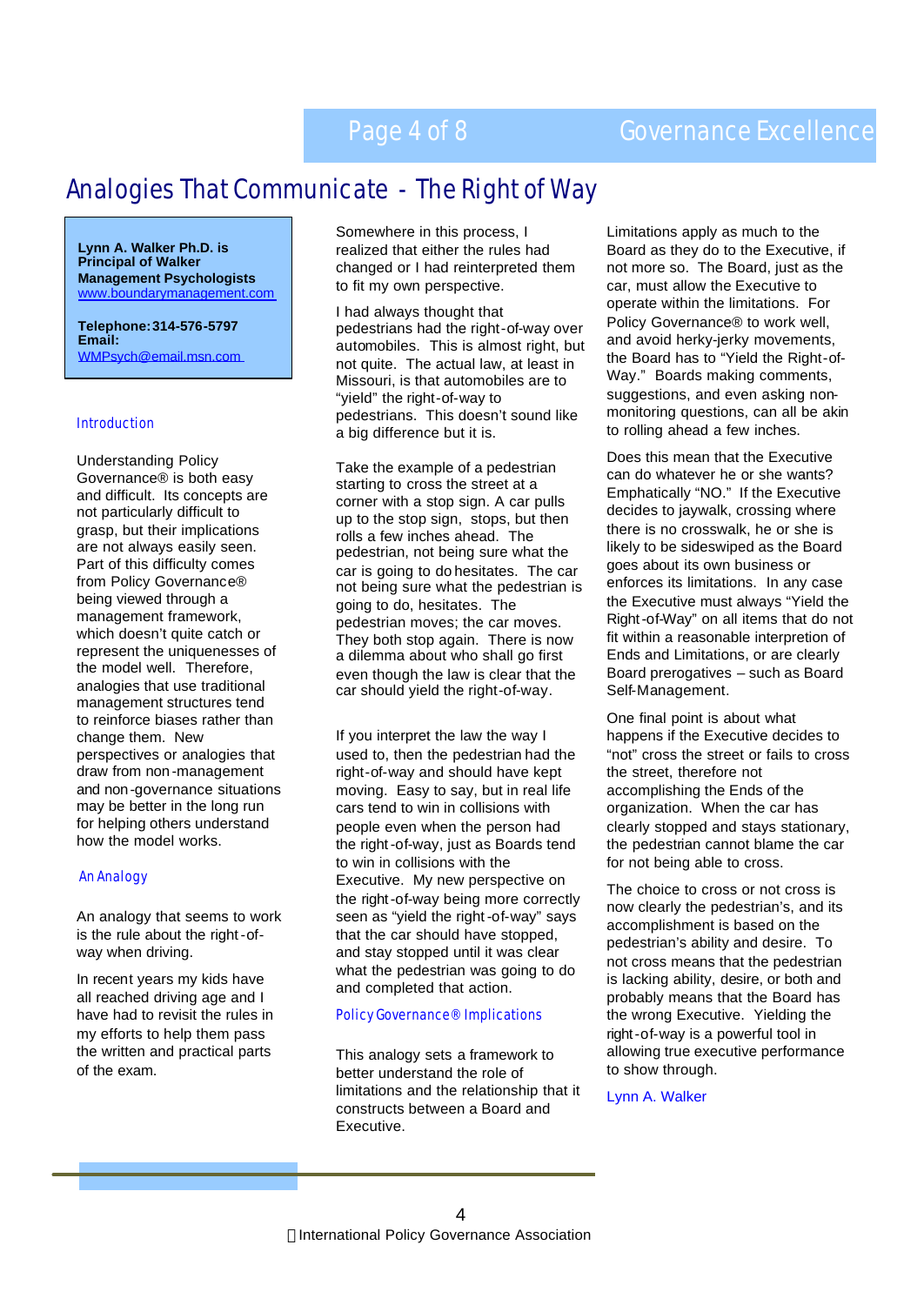## Page 5 of 8 Governance Excellence



## **HOT TIP!! WORKING WITH POLICY TEMPLATES**

**from Richard M. Biery, M.D., MSPH, FACPM President, The BroadBaker Group, Ltd**.

Faced with facilitating my first policy blitz fresh from the Academy, my natural inclination to find faster, easier ways of doing things led me to use a laptop and a projector to lead the board through the template policies. I have never since done otherwise. Here is what I have learned.

I prepare the template policies in a word processing file (I use MS Word) with the client board's name in the header field and the date and signature lines in the footer field, (along with pagination, etc.). I like to divide the policies into 4 document files – a file for each Policy Governance quadrant. I arrange for a laptop and projector (and screen or light colored wall) and often e-mail the template policies to the contact person with whom I'm working for preloading onto the laptop. I also take a template back up floppy disk – something I've never regretted doing.

I arrange for or designate a "scribe," e.g. the board's recording secretary, who knows word processing. When the time comes to begin we project the template policies and use the 'zoom' command (under the 'View' tab in MS Word) to enlarge the view until a line of words will fill the width of the available screen (about 125% on my screen). This scale always has been readable by all the participants.

I have also learned that the use of a mouse, rather than touch-pad,

greatly eases things for the scribe and hence I always carry a small travel size mouse.

As I take the board through each policy all eyes are on the wording on the screen. The board quickly gets used to viewing the policies in this manner, as well as the way in which they are formatted, and begins to react constructively to the policy wording. The scribe is happy to have the benefit of automatic spell-checking and the viewers are glad that the text is legible so that they can concentrate on its meaning. Changes that seem to capture consensus, or make sense for further trial, can be made and the board can see the effect instantly.

MS Word can also be configured to show the changes using the 'track changes' command under the 'Tools' tab. If the board wishes to refer back to a previous policy quadrant, a second window can be opened and the two policies can be compared, even side-by-side!

In my experience boards very quickly find agreement around wording, provided there is agreement on the underlying value in question. However, even when there are some differences in values, I have found that this policy consideration method accelerates finding agreement in the form of acceptable wording.

The best scribe I ever had was the corporate counsel for one of my clients who sat in and then agreed

to be the scribe. Attorneys of course work with words all the time and this person did an excellent job – not leading the board (always a danger) but suggesting possible wording through difficult semantic situations.

Be sure the scribe saves to the hard drive frequently, and when the board is done, save also to a floppy. Any wording left for reconsideration should be highlighted. The policies can be passed out on floppies, (I provide a floppy and ask for a copy as well), sent by e-mail or printed and mailed. Except for final editing for typos and addition of a numbering system the policies are ready for the manual. No retyping; no checking notes - what the board saw when they came to agreement is what they get.

The same method can also be used for Ends development after the board has created a general structure using a flip chart or white board. As chair of a Policy Governance board, I also ask committees to prepare policy language options for projection.

I believe that several things make this process successful. People are now used to word processing and computer projection; projectors are now very light and very bright – no need to turn off room lights; and, last but not least, anything that saves time is always much supported and appreciated.

Best of luck!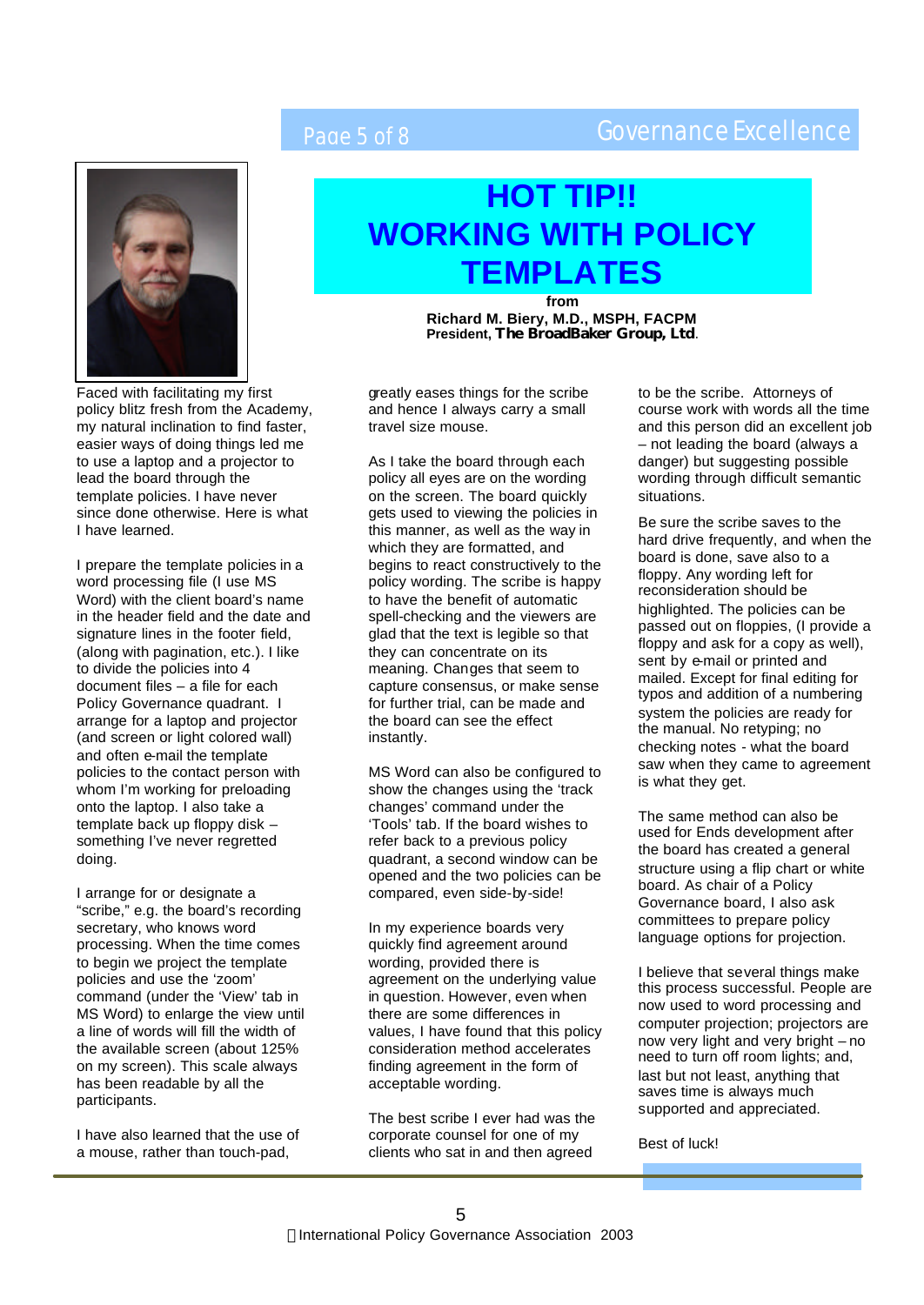

Susan Mogenson of Brown Dog **Consulting** shares with IPGA members some observations garnered from her recent participation in corporate governance conferences in Toronto and Ottawa.

Susan is based in Ottawa, Canada and can be reached at: susan@browndo gconsulting.com

## **What Policy Governance has to Offer Corporations**

In two recent cases when I was invited to speak at conferences on corporate governance, I was originally asked to deliver a workshop on a topic other than Policy Governance. However in both instances the conference organizers changed their minds when they learned a bit about how relevant and practical the model is for boards of all kinds.

The demand for a solid governance model became much more apparent when listening to the presentations of the other speakers and when chatting during breaks and meals. At both conferences, high-level speakers from all walks of life brought their experience to the podium. We need greater clarity around the roles of directors vs. CEO and management, they said. We need clear relationships, stronger accountability, and better auditing processes, they said. Principles are the best way to go, said one. Written policies organized in a manual are wise, said another.

On and on it went, with never a mention of Policy Governance as the model that brings it all together. I could barely contain my anticipation as so many speakers seemed to bring the audience to a point somewhere after all heads began to nod but then stopped just short of mentioning or describing a real system everyone could use to implement all the good advice.

Luckily, I suppose, the role of pulling back the curtain to reveal Policy Governance fell to me in the delivery of my workshops, where model concepts were greeted with a mixture of interest, appreciation, surprise, and sometimes disbelief. Participants actually grappled with the idea of boards creating their own agendas, and crafting and adhering to their own policies. The "any reasonable interpretation" rule was readily accepted, but some struggled with framing executive limitations using proscriptive language. Clearly, the three-hour time allotment was enough to give an overview of the model, but little more. Many of the concepts and assumptions we take for granted have not yet taken root in the corporate world, despite the widespread similarity of thought that seemed to emerge from the other speakers' presentations.

If there were a way to make an existing, fully functional system like Policy Governance a more prominent component of the conference agendas, and to include more time for deeper discussion of the basic principles, it would be a very good thing. Therefore, I would encourage fellow IPGA members to take full advantage of any public speaking opportunities they can find (even if a bit of explaining and arm-twisting is required to get the model on the agenda) and to participate whenever possible in governance conferences or workshops. Simply asking questions of the speakers and chatting with attendees at coffee breaks helps to raise the profile of the model, and despite not knowing what the Policy Governance is, exactly, rest assured everyone is asking for it. As avid supporters of owner-accountable effective governance, I am sure IPGA members are quite happy to fill that need.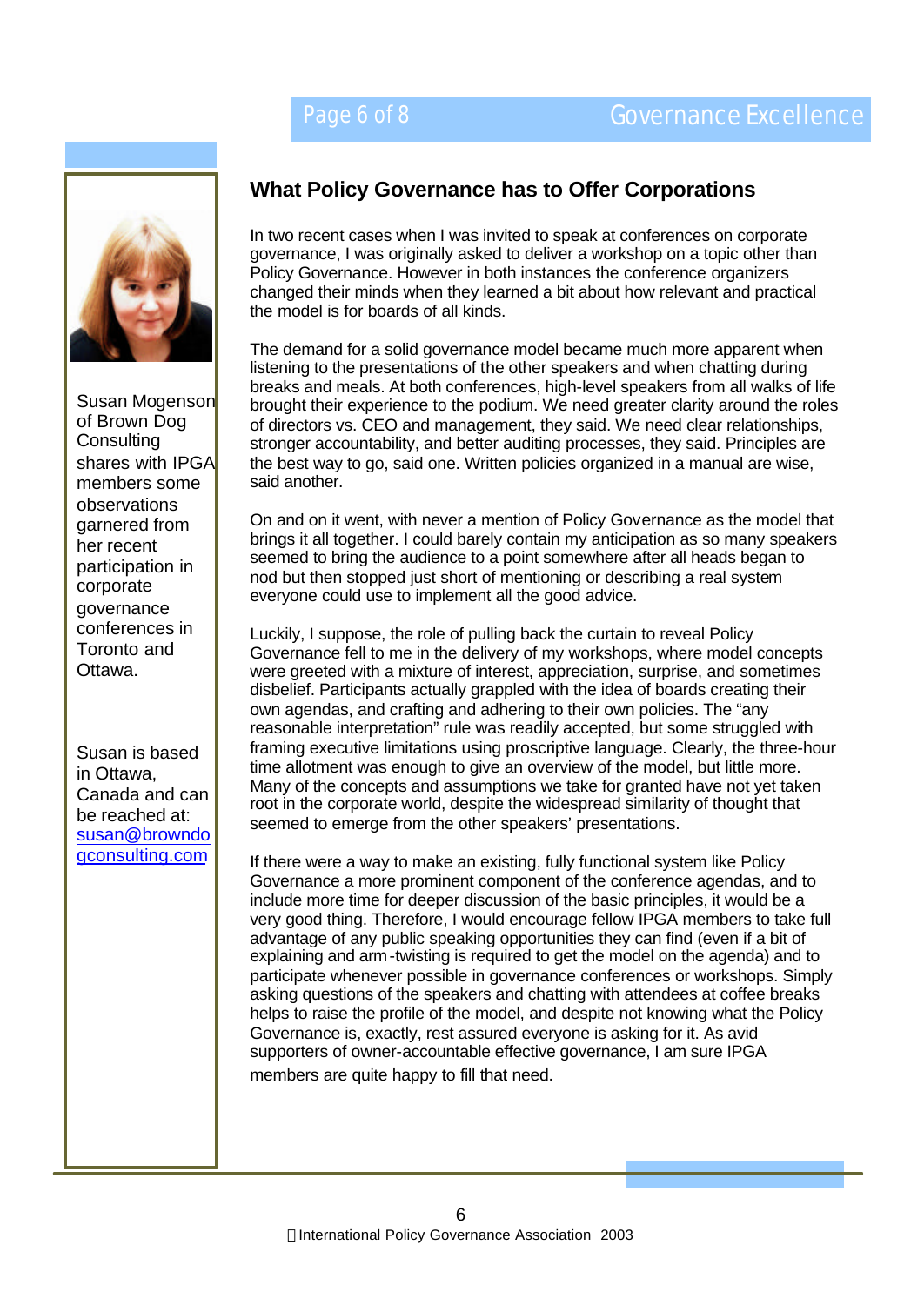## Page 7 of 8 Governance Excellence

## FROM THE CEO

### **Our Challenge**

My purpose for this article is to leave you in an inquiry, an inquiry into a challenge that impacts all of us - IPGA and all others who support O*wner-Accountable Effective Governance*. Many of you are already aware of this challenge in your own work. I am bringing this to the forefront, because I see meeting this challenge is critical to our being successful in achieving O*wner-Accountable Effective Governance*.

From my view our challenge is at least two-fold. One, we must engage the public in distinguishing owner-accountability as a crucial issue that underlies the effectiveness of our organizations and institutions. Two, we must dismantle and overcome the barriers hindering the widespread use of the only existing solution providing for owner accountability, Policy Governance®. It is this second part of our challenge that I am addressing in this article.

IPGA and its members see Policy Governance as a system of principles that makes sense and is usable by any organization interested in achieving the results it exists to achieve. We see Policy Governance as simple in concept and straightforward to implement and sustain when accompanied by an appropriate dosage of knowledge, commitment and discipline. Others, without our knowledge and understanding, may see it differently and therein lies our challenge.

When organizations implement Policy Governance without having full knowledge of its principles and design, they often experience Policy Governance as hard, timeconsuming, demanding and not a good fit for their organization.

Faced with that experience, organizations may either discard Policy Governance or tailor their use of it, using those parts, which they perceive best serves their needs. This latter approach may provide some success for an organization, but it leaves them without ready access to achieving all that is truly possible. It also creates and perpetuates myths and misinterpretations of Policy Governance.

These are issues IPGA must address if we are to be successful in having *Owner-Accountable Effective Governance* realized worldwide and in all sectors. We must understand and address why Policy Governance is perceived to be difficult and what is needed to simplify its implementation and use and have organizations sustain being owneraccountable and effective over time. We must also look into whether the possibility of being owneraccountable and effective is attainable for those boards that are not formally educated or trained by those who are. And if it isn't, what can be done to get them the resources they need.

John Carver speaks to the promises and challenges of Policy Governance in his introduction to *The Policy Governance Fieldbook* (page xvIII). In it he states that "The model promises great gains in the integrity of accountability, servant leadership, clarity of values and empowerment, if its tenets are strictly honored."

He then asks "But what of real organizations, real boards and real people. Do they actually implement the model completely? If so, are the promised gains realized? If not, why not? Does the model simply fail to serve their needs or does it demand more discipline than board members



*Howard Stier*

have? Are certain parts of the model more difficult than others? As to completeness of implementation, is it better to have half a loaf of Policy Governance than none? Is it possible that board members chosen for the skills appropriate to conventional governance are not the right board members for the new paradigm? If so, what should give way for better governance in the long-term - the people or the paradigm? Is such a transition best made swiftly with transitory pain or slowly with more gentle moves?"

We, IPGA and its members, must do all we can to answer these questions and more, for I believe that such difficult questions represent the main challenge we have in achieving *Owner-Accountable Effective Governance*.

But the biggest question of all is who will we need to be in our roles as members of IPGA, users, or trainers , if we are going to be successful in finding the answers? An inquiry worth having!!

#### **What would you say?**